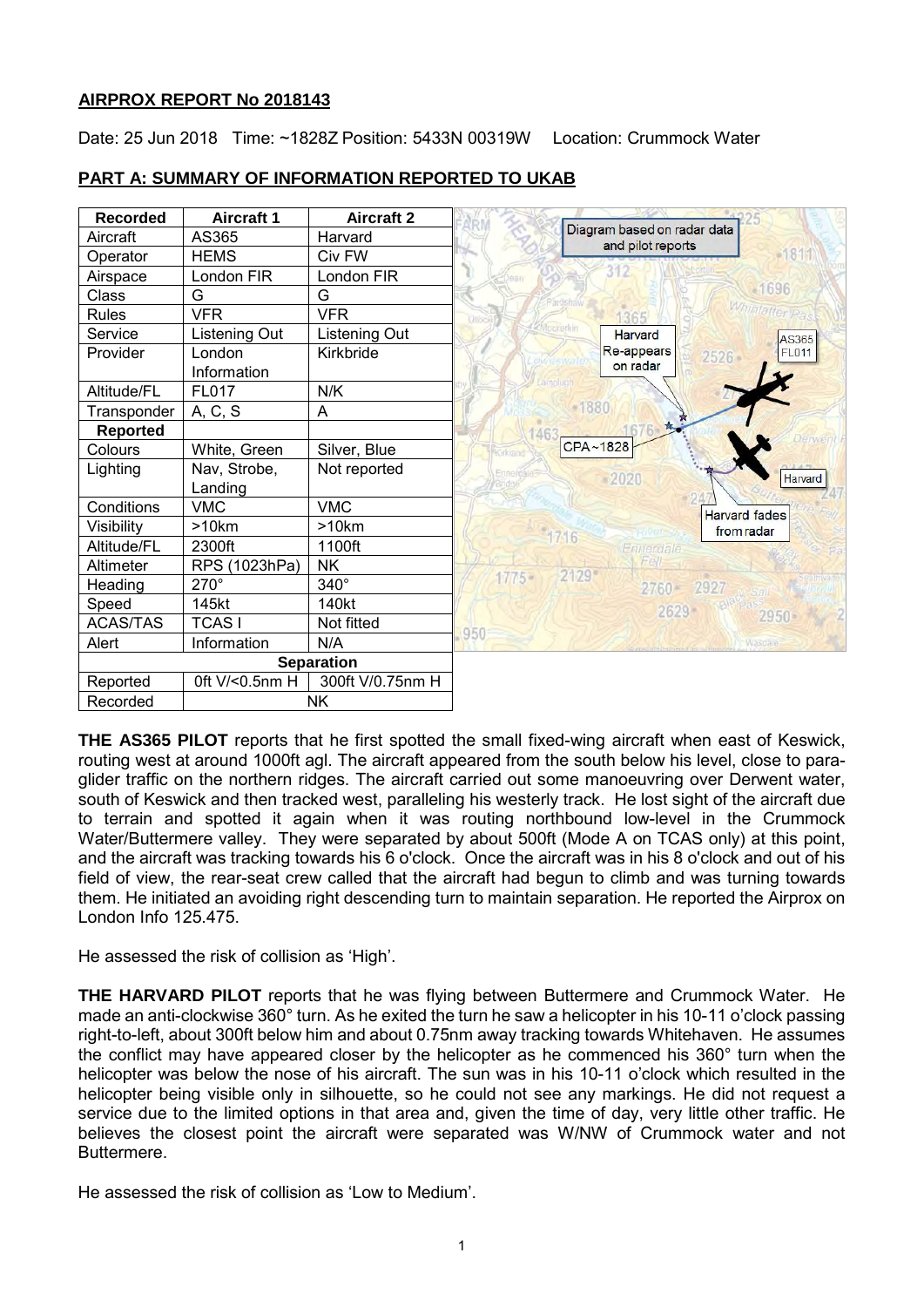**THE LONDON INFORMATION CONTROLLER** reports that at 1831hrs [AS365 C/S] called to report an Airprox he had had at 1828. The Airprox happened outside CAS at 1500ft agl in the Lake District area. [AS365 C/S] reported that he took avoiding action and the aircraft he had the Airprox with was a small, fast, fixed-wing aircraft. Neither aircraft where on London Information frequencies. [AS365 C/S] advised he would file a report once he had landed back at base.

### **Analysis and Investigation**

## **UKAB Secretariat**

The AS365 and Harvard pilots shared an equal responsibility for collision avoidance and not to operate in such proximity to other aircraft as to create a collision hazard<sup>[1](#page-1-0)</sup>.

The Harvard does not appear on the radar replay until shortly before 1825 due to the nature of his manoeuvres (Figure 1). After the aircraft pass, the Harvard tracks south away from the AS365's track (Figure 2).



Figure 1: 1825:01 Figure 2: 1825:36

The Harvard then parallels the AS365's track before fading from radar (Figure 3) and then reappearing behind the AS365, after the AS365 pilot has made a right turn. The AS365 then performs a left turn back on track (Figure 4).





<span id="page-1-0"></span><sup>1</sup> SERA.3205 Proximity.

 $\overline{\phantom{a}}$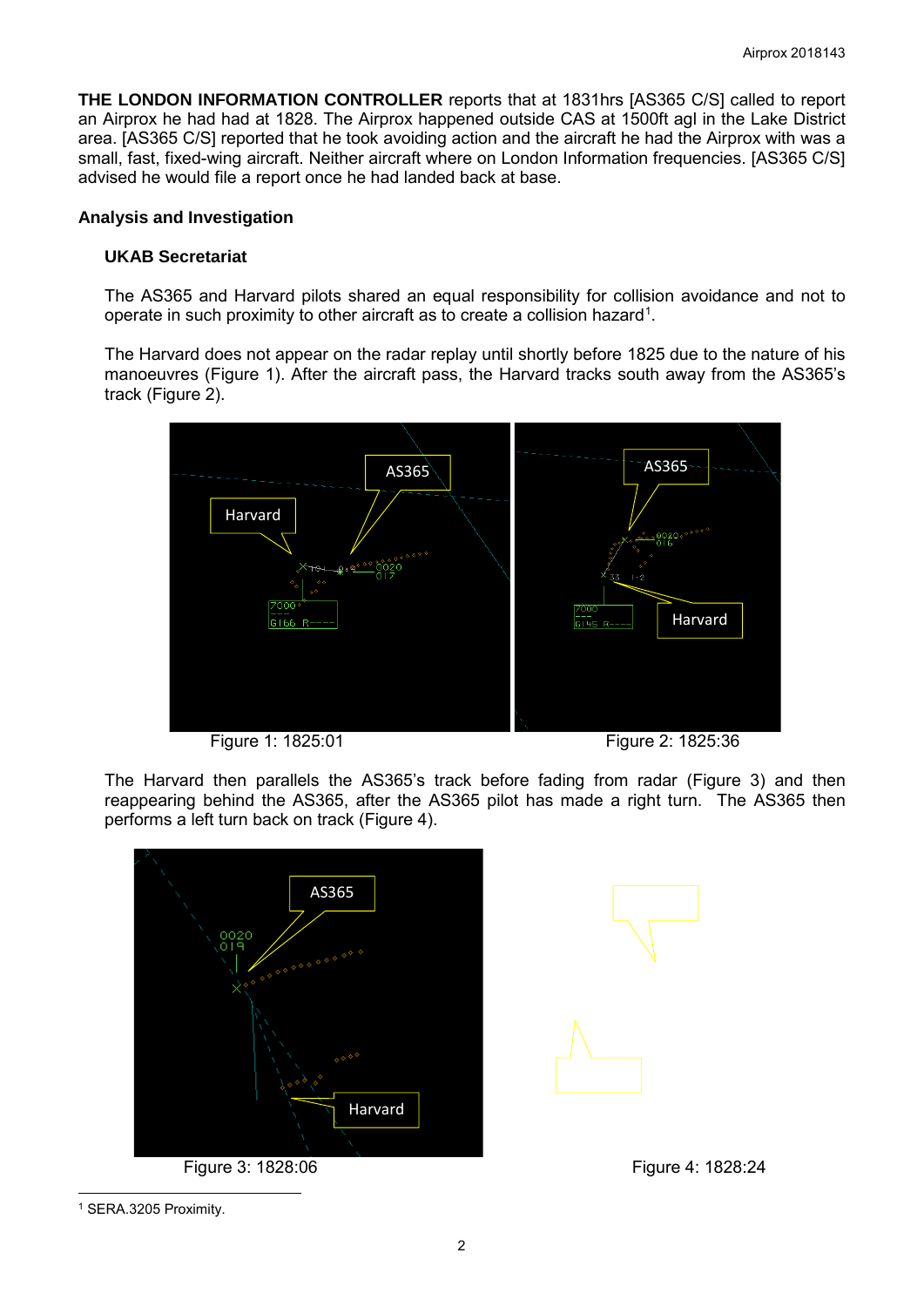## **Summary**

An Airprox was reported when an AS365 and a Harvard flew into proximity in the Lake District at about 1828hrs on Monday 25<sup>th</sup> June 2018. Both pilots were operating under VFR in VMC, neither pilot was in receipt of a Service.

## **PART B: SUMMARY OF THE BOARD'S DISCUSSIONS**

Information available consisted of reports from the pilots of both aircraft and radar photographs/video recordings.

The Board began first by looking at the actions of the Harvard pilot. They noted that he had apparently only seen the AS365 near Crummock Water after he had conducted his 360° turn, which was after his aircraft had initially crossed behind the AS365 following his routing up the Buttermere valley. For his part, the AS365 pilot had seen the Harvard over the Derwent valley, lost sight of it as it routed away and into the Buttermere valley, and then regained contact as the Harvard was flying north along the Buttermere valley. Conscious of the flight profile of the Harvard below and in the valley, the AS365 pilot had maintained visual contact until the Harvard passed behind and out of his field of view. Subsequently alerted by a crew member that the Harvard was turning towards (presumably as the Harvard pilot coincidentally made his 360° turn and climbed), the AS365 pilot turned to increase separation and then continued his flight once clear.

The Board agreed that the AS365 pilot had been suitably vigilant in his lookout and had been valuably assisted by his TCAS in tracking the Harvard. Because the AS365 pilot could not be certain of the Harvard pilot's intentions as he turned and climbed, the Board agreed that he was right to adopt a defensive flight profile in case the Harvard pilot had not seen him. As it happened, it appeared that the Harvard pilot did see the AS365 at that point, albeit the Board could not determine why he had not done so before as the AS365 had flown above and across his track as the Harvard pilot flew up Buttermere valley. Notwithstanding, the Board agreed that this incident represented normal safety standards at low-level in mountainous terrain in that see-and-avoid had worked, and the AS365 pilot had been appropriately prudent in his actions. As a result, the Board quickly agreed that the incident was best described as the AS365 pilot being concerned by the proximity of the Harvard but that the incident was benign in as much as normal safety standards and procedures had pertained; risk Category E.

# **PART C: ASSESSMENT OF CAUSE AND RISK**

Cause: The AS365 pilot was concerned by the proximity of the Harvard.

Degree of Risk: E.

### Safety Barrier Assessment<sup>[2](#page-2-0)</sup>

In assessing the effectiveness of the safety barriers associated with this incident, the Board concluded that the key factors had been that:

### **Flight Crew:**

l

**Warning System Operation and Compliance** were assessed as **partially available** because the AS365 had TCAS I but it provided limited information due to the Harvard only being equipped with Mode A, no height information. However, the AS365 pilot was able to use the information effectively and initiated a turn to increase separation.

<span id="page-2-0"></span><sup>&</sup>lt;sup>2</sup> The UK Airprox Board scheme for assessing the Availability, Functionality and Effectiveness of safety barriers can be found on the [UKAB Website.](http://www.airproxboard.org.uk/Learn-more/Airprox-Barrier-Assessment/)